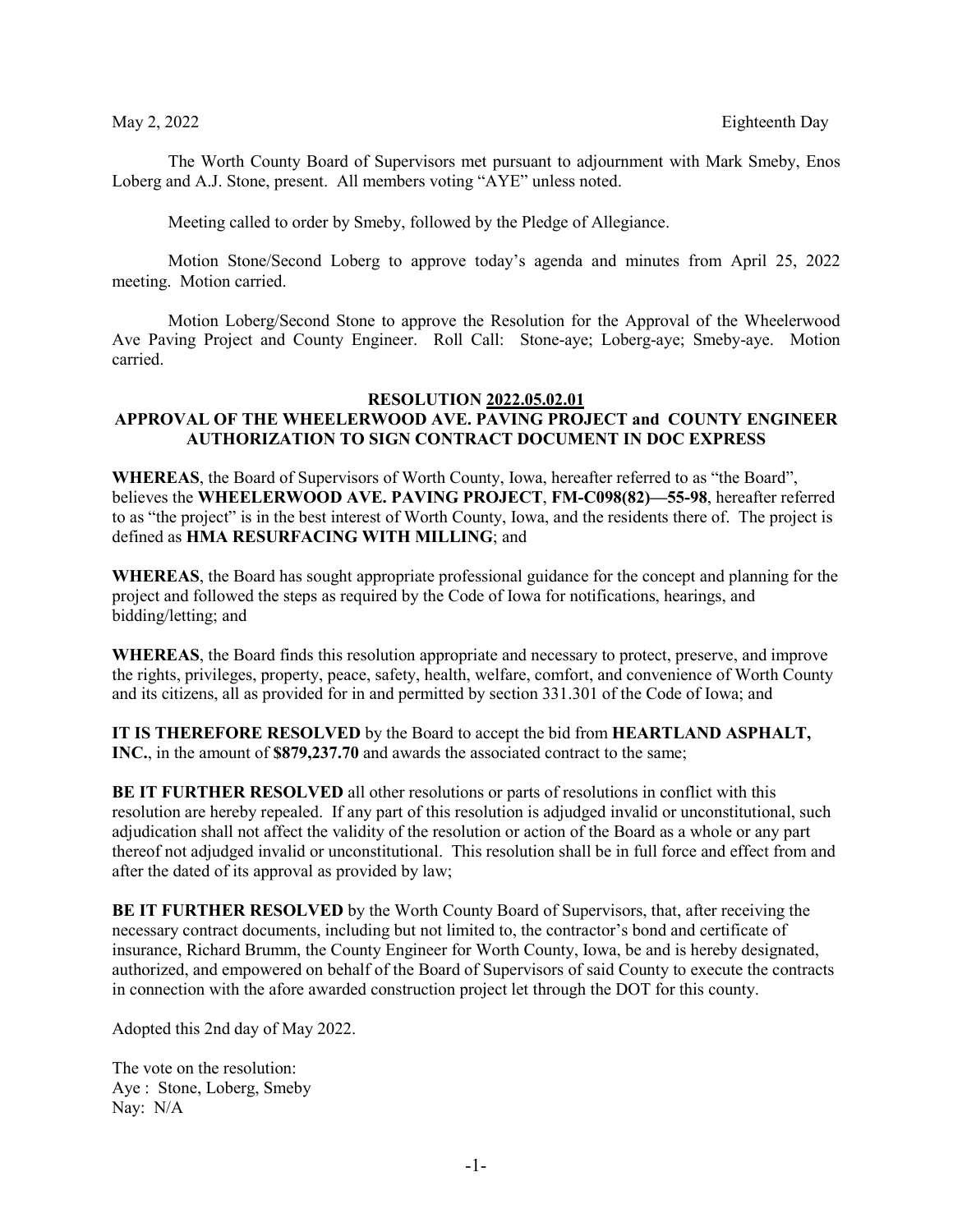Abstain: N/A

MARK SMEBY Chair, Board of Supervisors

Attest: JACKI A. BACKHAUS County Auditor

Motion Stone/Second Loberg to approve the Resolution for the Destruction of Noxious Weeds as presented by Mike Bode, Weed Commissioner. Roll Call: Stone-aye; Loberg-aye; Smeby-aye. Motion carried. The auditor was directed to publish the notice for 2022 in accordance with the provisions of Chapter 317 of the Code of Iowa.

## RESOLUTION FOR THE DESTRUCTION OF NOXIOUS WEEDS 2022 CROP YEAR

Be it resolved, by the Board of Supervisors of Worth County, Iowa, that pursuant to the provisions of Chapter 317 of the *Code of Iowa,* as amended, it is hereby ordered:

1. That each owner and each person in the possession or control of any land in Worth County, Iowa, shall cut, burn or otherwise destroy all noxious weeds thereon, as defined in this chapter, at such time in each year and in such manner as shall prevent said weeds from blooming or coming into maturity and shall keep such lands free from such growth of any other weeds as shall render the streets or highways adjoining said lands unsafe for public travel. Noxious weeds shall be cut, or otherwise destroyed.

> Primary noxious weeds, which shall include: quack grass, bull thistle, perennial sow thistle, horse nettle, Canada thistle, leafy spurge, perennial pepper-grass, European morning glory or field bindweed, Russian knapweed, buckthorn and palmer amaranth

> Secondary noxious weeds, which shall include: butterprint annual, wild carrot biennial  $\&$ perennial, sour dock perennial, multiflora rose, teasel biennial, cocklebur annual, buckthorn perennial, smooth dock perennial, wild sunflower annual, shattercane annual, wild mustard annual, sheep sorrel, poison hemlock and puncture vine annual

- 2. That all weeds on county trunk and local county roads and between fence lines thereof will be taken care of by the county.
- 3. That if the owners or persons in possession or control of any lands in Worth County fail to comply with the forgoing order, the Weed Commissioner shall cause this to be done and that the expense of said work, including costs of serving notices and other costs, if any, to be assessed against the real estate.
- 4. That the county auditor be and is hereby directed to cause notice of the making and entering of the forgoing order by publication in each of the official newspapers of the county by request of County Weed Commissioner, Mike Bode at 1000 Central Ave, Northwood, IA (641) 390-0268.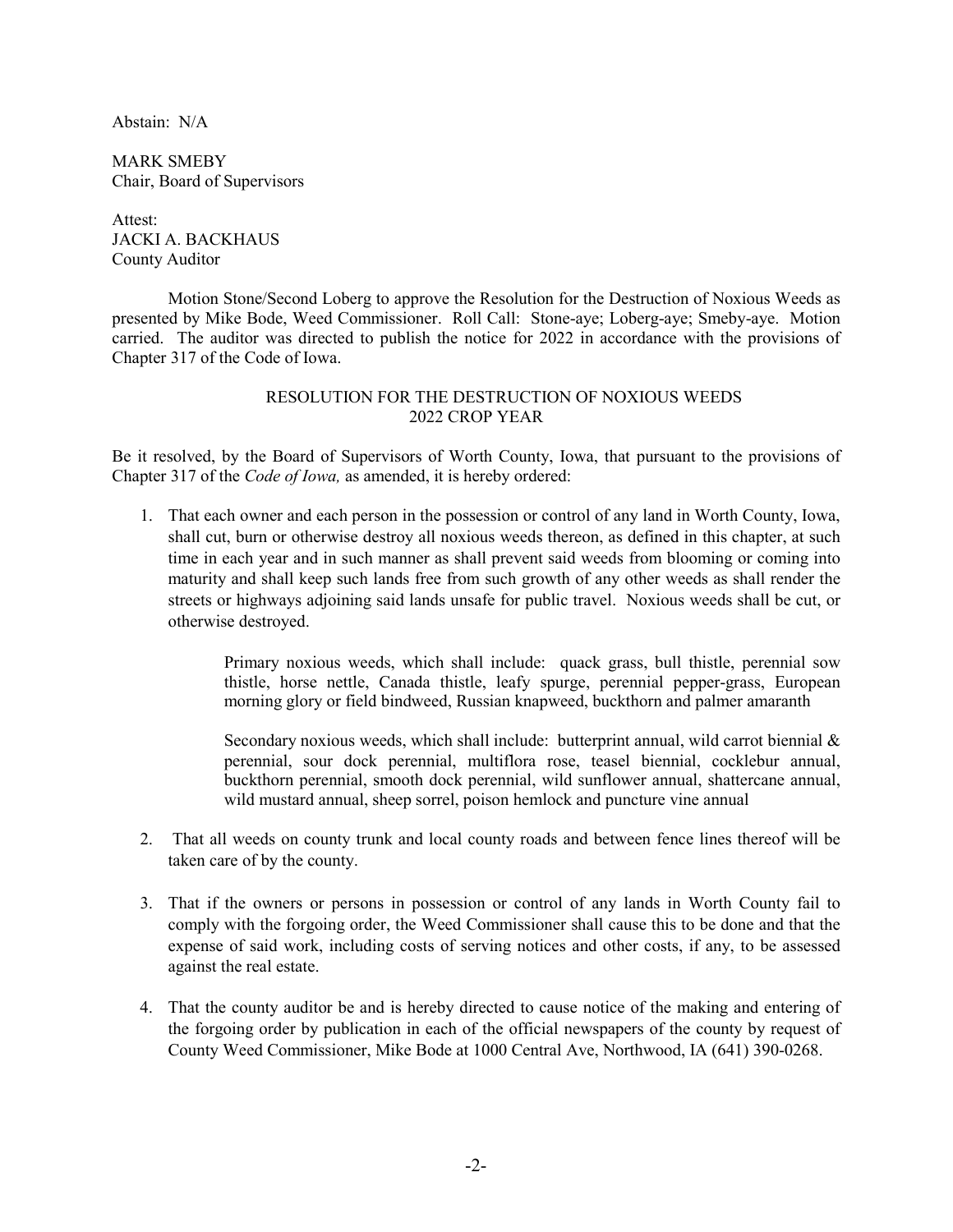5. The Weed Commissioner be given full authority and power to carry out the provisions of the resolution.

Published upon order of the Worth County Board of Supervisors, Mark Smeby, Chair, this 2<sup>nd</sup> Day of May, 2022.

# Attest: Jacki A. Backhaus, County Auditor WORTH COUNTY, STATE OF IOWA

Motion Stone/Second Loberg to accept the bid from Peterson Excavating & Drainage Inc. for \$26,954.00 to repair the Deer Creek Section 33 Drainage Ditch Washout at 470<sup>th</sup> ST and Vine Ave, Drainage District #34. Motion carried.

Motion Stone/Second Loberg to approve claims in the amount of \$35,865.19, as per the following schedule. Motion carried.

| <b>Access Systems Leasing</b>     | Service-Dap        | 98.50     |
|-----------------------------------|--------------------|-----------|
| <b>Alliant Energy</b>             | Service-Gsr        | 7,011.52  |
| <b>Bice Electric Llc</b>          | Service-Gsr        | 266.52    |
| Black Hills Energy Inc            | Service-Eng        | 1,509.02  |
| Bomgaars Supply, Inc              | Supplies-Con       | 29.98     |
| Cemstone Concrete Materials, Llc  | Sand-Eng           | 300.46    |
| Central Tank Coatings, Inc        | Service-Wat        | 3,230.00  |
| Cindy Thompson                    | Reimb-Asr          | 72.75     |
| <b>Compass Minerals</b>           | Rock-Eng           | 8,424.34  |
| Eilertson Repair                  | Service-Con        | 244.68    |
| Ia Dept Of Transportation         | Supplies-Eng       | 1,106.00  |
| Joe's Collision & Performance Inc | Service-Shf        | 76.51     |
| Liberty Tire Recycling Llc        | Service-Eng        | 2,067.86  |
| Marco Technologies Llc            | Service-Dap        | 85.12     |
| Mediacom                          | Service-Gsr        | 269.20    |
| Northwood Chiropractic, Pc        | Service-Shf        | 65.00     |
| Northwood Sanitation Llc          | Service-Gsr        | 191.50    |
| Reinhart Food Service Llc         | Supplies-Shf       | 608.02    |
| Reserve Account                   | Postage-Asr        | 197.02    |
| <b>Staples Credit Plan</b>        | Supplies           | 223.09    |
| Thomas Reid                       | Reimb-Vaf          | 970.34    |
| Veenstra & Kimm, Inc              | Service-Cap        | 3,218.00  |
| Winnebago Co Auditor              | Service-Soc        | 4,947.44  |
| Worth County Engineer             | Fuel-Phd           | 652.32    |
|                                   | <b>Grand Total</b> | 35,865.19 |

Motion Stone/Second Loberg to approve the Worth County Payee Program 04/04/2022 and WHW County Social Service Relief Guidelines 04/04/2022 as presented by Ruth Melby, Interim Director, WHW County Social Services. Motion carried.